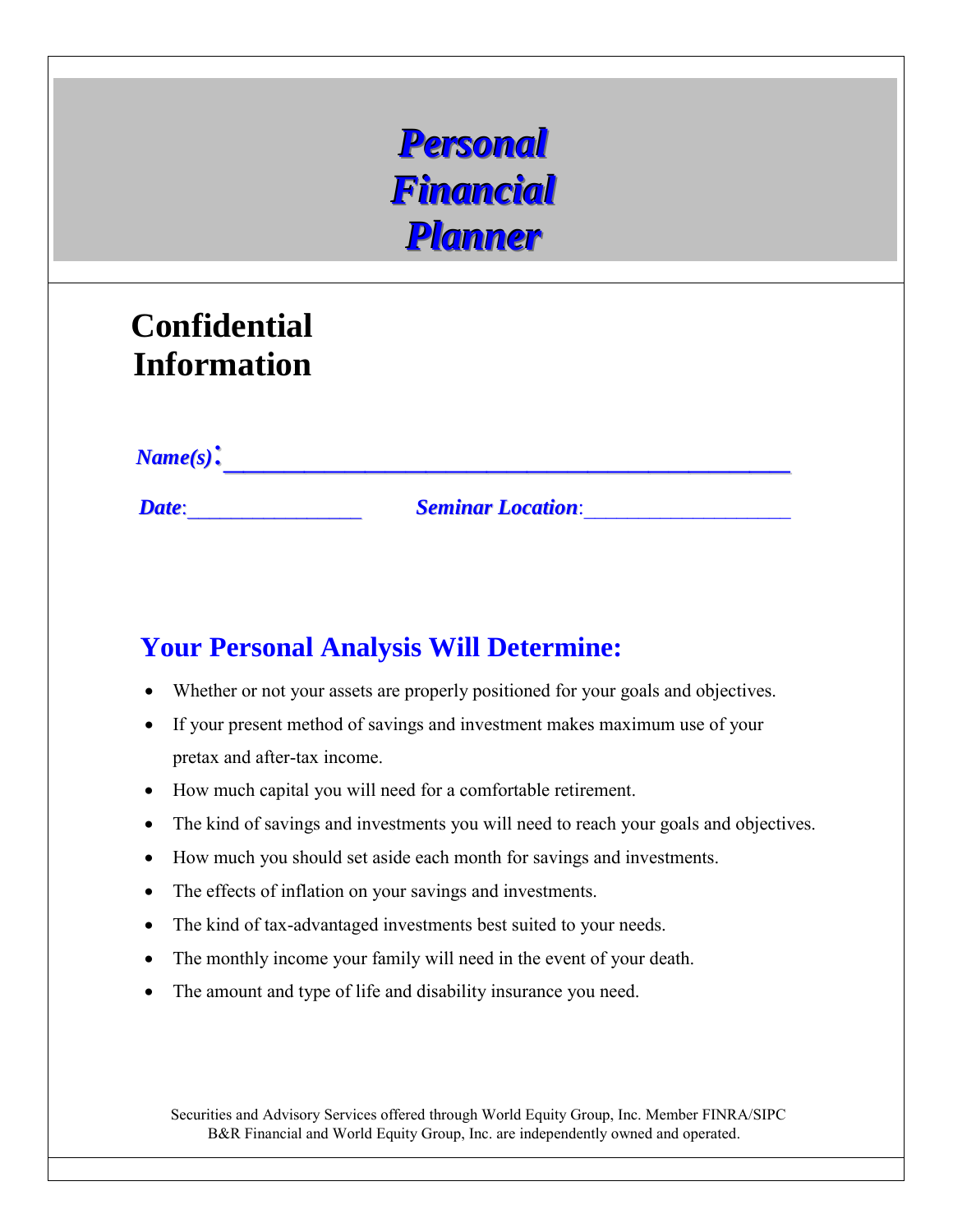### Personal Financial Data Form – Introduction

The following data is strictly **confidential**. The information will be analyzed by Gary T. Richards, CFP or Todd Balber, CFP. The analysis might provide the basis for making recommendations for specific investments and other financial tools that you should consider to help you meet your family's needs and achieve your goals.

**Instructions:** When entering figures, use whole dollar amounts. Do not include cents. If you are unable to complete some sections or have questions, please call 847-454-0255 or write in the margin and your advisor will consult with you prior to developing your financial analysis.

| <b>Today's Date</b> |  |  |  |
|---------------------|--|--|--|
|                     |  |  |  |

#### **Section 1. Family Data**

| PERSONAL DATA:                                                                  | First Name | M.I.       | Last Name   |                     | <b>Sex</b> | <b>Birth Date</b>                                         | Age                          | Social Security                |
|---------------------------------------------------------------------------------|------------|------------|-------------|---------------------|------------|-----------------------------------------------------------|------------------------------|--------------------------------|
| <b>Client A</b>                                                                 |            |            |             |                     |            |                                                           |                              |                                |
| <b>Client B</b>                                                                 |            |            |             |                     |            |                                                           |                              |                                |
| <b>Home Address:</b>                                                            |            |            |             |                     |            |                                                           |                              |                                |
| <b>Street</b>                                                                   |            |            |             |                     |            |                                                           |                              |                                |
| City                                                                            |            |            |             | <b>State</b>        |            |                                                           | Zip                          |                                |
| Home Phone $# 1$ (                                                              |            |            |             | Client A Business ( |            |                                                           | $\text{Fax}$ (               |                                |
| Client A Cell                                                                   |            |            |             | Client B Business ( |            |                                                           | Fax (                        |                                |
| Client B Cell                                                                   |            |            | Other Phone |                     |            |                                                           |                              |                                |
| Email A:                                                                        |            |            |             | Email B:            |            |                                                           |                              |                                |
| Children*: First<br><b>Name</b><br>$\bf{MI}$                                    | Last       | <b>DOB</b> | Age         | <b>Sex</b>          |            | <b>Percentage of Parent</b><br><b>Funding for College</b> | <b>Current Cost/</b><br>Year | Amount<br><b>Already Saved</b> |
|                                                                                 |            |            |             |                     |            |                                                           |                              |                                |
|                                                                                 |            |            |             |                     |            |                                                           |                              |                                |
|                                                                                 |            |            |             |                     |            |                                                           |                              |                                |
|                                                                                 |            |            |             |                     |            |                                                           |                              |                                |
|                                                                                 |            |            |             |                     |            |                                                           |                              |                                |
| * If you plan to have children, or additional children, please write "Planned". |            |            |             |                     |            |                                                           |                              |                                |

#### **Section 2: Professional Information**

| <b>Client A:</b> |                |               | <b>Client B:</b>         |         |               |
|------------------|----------------|---------------|--------------------------|---------|---------------|
| Occupation       |                |               | Occupation               |         |               |
| Employer         |                | Years         | Employer                 |         | Years         |
| Check here if    | <b>Retired</b> | Self-Employed | Check here if            | Retired | Self-Employed |
|                  | Name/Firm      | Telephone     |                          |         |               |
| Accountant       |                |               | <b>Financial Planner</b> |         |               |
| Attorney         |                |               |                          |         |               |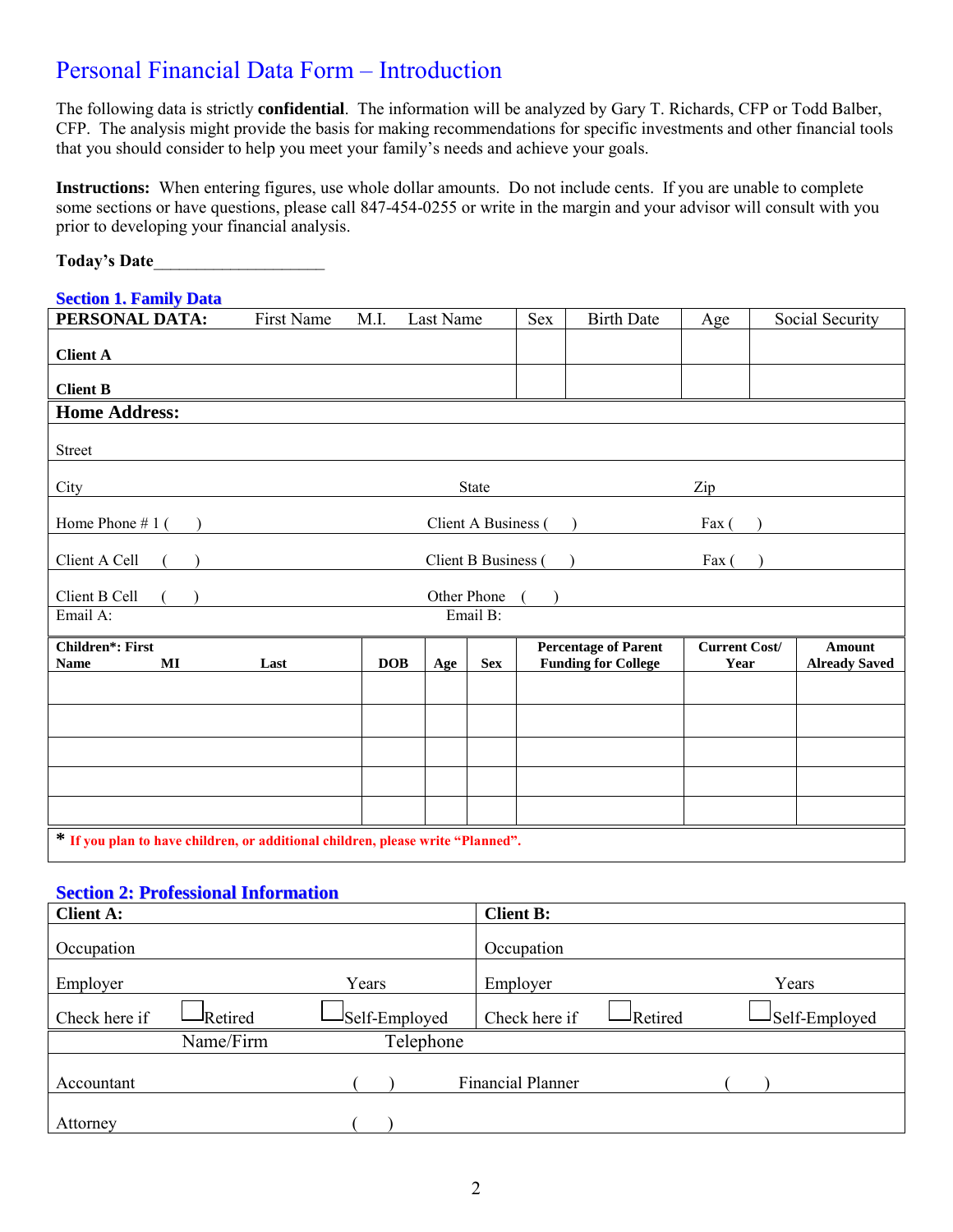#### **Section 3: Retirement Information**

| <b>MONTHLY INCOME DESIRED AT RETIREMENT ON AN AFTER TAX BASIS, IN TODAY"S DOLLARS:</b>                                                                                                           |                                                    |                                                                 |  |  |  |  |  |  |
|--------------------------------------------------------------------------------------------------------------------------------------------------------------------------------------------------|----------------------------------------------------|-----------------------------------------------------------------|--|--|--|--|--|--|
| Please list the income desired for retirement when both Client A and Client B are retired: $\$$                                                                                                  |                                                    |                                                                 |  |  |  |  |  |  |
| <b>AVERAGE ANNUAL INFLATION RATE</b> (if other than 3.5%)<br>$\frac{0}{0}$ .                                                                                                                     |                                                    |                                                                 |  |  |  |  |  |  |
| <b>RETIREMENT CONSIDERATIONS</b>                                                                                                                                                                 | <b>Client A</b>                                    | <b>Client B</b>                                                 |  |  |  |  |  |  |
| Planned retirement age                                                                                                                                                                           |                                                    |                                                                 |  |  |  |  |  |  |
| Already retired?                                                                                                                                                                                 | Yes<br>No                                          | Yes<br>No                                                       |  |  |  |  |  |  |
| Do you want us to figure Social Security as part of your retirement<br>benefits? (Please include copy of your Personal Earnings and Benefit<br><b>Statement from the Social Security Office)</b> | Yes<br>$\neg$ No<br>Not Eligible<br>Reduced Rate % | $\neg$ No<br>Yes<br>Not Eligible<br><b>Reduced Rate</b><br>$\%$ |  |  |  |  |  |  |
| Are you a participant in the Federal Employee's Retirement Plan?                                                                                                                                 | Yes<br>No                                          | Yes<br>N <sub>0</sub>                                           |  |  |  |  |  |  |
| A life expectancy of 90 years is assumed for planning purposes.<br>List an alternative age, if desired:                                                                                          |                                                    |                                                                 |  |  |  |  |  |  |
| Are you eligible to participate in an employer-sponsored retirement plan?<br>Plan Type: 401k, 403b, 457 plan, Sep IRA, Simple, etc.<br>If yes, what is your annual contribution?                 | Yes<br>No<br><b>Plan Type</b>                      | N <sub>0</sub><br>Yes<br><b>Plan Type</b><br>\$                 |  |  |  |  |  |  |
| If yes, what is your company match?                                                                                                                                                              |                                                    |                                                                 |  |  |  |  |  |  |
| IRA (Roth or Traditional) Annual Contribution                                                                                                                                                    |                                                    |                                                                 |  |  |  |  |  |  |
| <b>Annual Contributions to other Retirement Investments</b><br>(i.e. Annuities)                                                                                                                  |                                                    | \$                                                              |  |  |  |  |  |  |
| <b>Annual Contributions to Taxable Investments</b><br>(For retirement only)                                                                                                                      |                                                    |                                                                 |  |  |  |  |  |  |

#### **Section 4: Cash Reserves Detail**

| <b>Investment Type Codes:</b> CK= Checking Account; MI= Money Market Interest Account; MM= Money Market Funds; |             |                  |                |      |  |  |  |  |  |
|----------------------------------------------------------------------------------------------------------------|-------------|------------------|----------------|------|--|--|--|--|--|
| PS= Passbook Savings; TB= U.S. Treasury Bills                                                                  |             |                  |                |      |  |  |  |  |  |
| \$Current<br>Name of<br><b>Investment</b><br><b>Interest</b><br>Owner                                          |             |                  |                |      |  |  |  |  |  |
| <b>Institution</b>                                                                                             | (A,B,Joint) | <b>Type Code</b> | <b>Balance</b> | Rate |  |  |  |  |  |
|                                                                                                                |             |                  |                |      |  |  |  |  |  |
|                                                                                                                |             |                  |                |      |  |  |  |  |  |
|                                                                                                                |             |                  |                |      |  |  |  |  |  |
|                                                                                                                |             |                  |                |      |  |  |  |  |  |
|                                                                                                                |             |                  |                |      |  |  |  |  |  |
|                                                                                                                |             |                  |                |      |  |  |  |  |  |
|                                                                                                                |             |                  |                |      |  |  |  |  |  |
|                                                                                                                |             |                  |                |      |  |  |  |  |  |

#### **Amount of Personal Property\* You Own \$\_\_\_\_\_\_\_\_\_\_\_\_\_\_\_\_\_\_\_\_\_\_\_\_\_\_**

\* Personal Property includes your autos, boats, antiques, heirlooms, jewelry, and collectables. **Not Home**. Personal Property should be listed at fair market value. All loans against personal property should be listed in the liability section. This is important for estate planning.

**Additional Page Notes: It is important to provide your instructor with as much detailed information as possible. Each financial plan is CUSTOMIZED to your individual goals, objectives and needs. If additional space is needed please attach extra sheets.**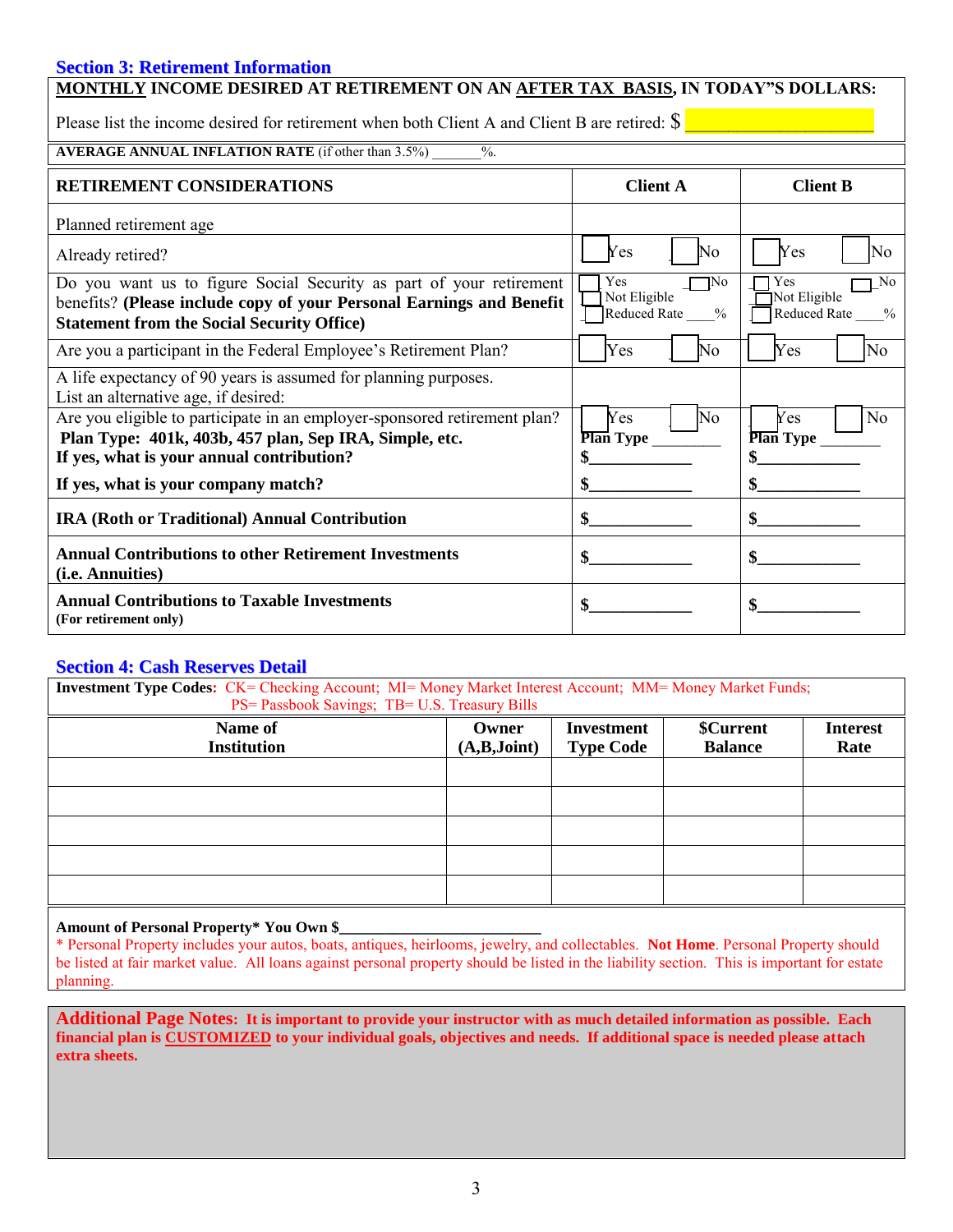#### **Section 5: Investment Detail** List all variable annuity and variable insurance information in Section 7.

| $D_{\mathbf{U}}$ and $D_{\mathbf{U}}$ are a set of $D_{\mathbf{U}}$ and $D_{\mathbf{U}}$ and $D_{\mathbf{U}}$ and $D_{\mathbf{U}}$ and $D_{\mathbf{U}}$ and $D_{\mathbf{U}}$ and $D_{\mathbf{U}}$ and $D_{\mathbf{U}}$ and $D_{\mathbf{U}}$ and $D_{\mathbf{U}}$ and $D_{\mathbf{U}}$ and $D_{\mathbf{U}}$ and $D$ |                |                                                          |                                                                |                                     |                                        |                    |  |
|--------------------------------------------------------------------------------------------------------------------------------------------------------------------------------------------------------------------------------------------------------------------------------------------------------------------|----------------|----------------------------------------------------------|----------------------------------------------------------------|-------------------------------------|----------------------------------------|--------------------|--|
| Account Type Codes: If this investment is not held in a tax-deferred                                                                                                                                                                                                                                               |                | <b>Investment Type Codes:</b>                            |                                                                |                                     |                                        |                    |  |
| account such as those listed below then leave this column blank.                                                                                                                                                                                                                                                   |                |                                                          | $CB = Corporate Bond$<br>$OG = Oil \& Gas Limited Partnership$ |                                     |                                        |                    |  |
| $FA = Fixed$ Annuity $U = Universal$ Life Insurance Policy                                                                                                                                                                                                                                                         |                |                                                          |                                                                | $CD =$ Certificate of Deposit       | $PS = Passbook\ Savings$               |                    |  |
| $I = IRA$<br><b>Cash Value</b>                                                                                                                                                                                                                                                                                     |                |                                                          | $F = Fixed Account$                                            |                                     | $RE = Real$ Estate Limited Partnership |                    |  |
| $K = K \neq h$<br>$W =$ Whole Life Insurance Policy                                                                                                                                                                                                                                                                |                |                                                          |                                                                | $GS = U.S$ . Treasury Notes & Bonds | $S = Stock$                            |                    |  |
| $P =$ Profit Sharing of 401(k)<br><b>Cash Value</b>                                                                                                                                                                                                                                                                |                |                                                          | $MB =$ Municipal Bond                                          |                                     | $T = Tangible$ Assets                  |                    |  |
| $S = SEP-IRA$                                                                                                                                                                                                                                                                                                      |                |                                                          | $MF = Mutual Fund$                                             |                                     | TB= U.S. Treasury Bills                |                    |  |
| $T = TSA$ or 403(b)                                                                                                                                                                                                                                                                                                |                | $TS = Other Tax Shelters$<br><b>MM=Money Market Fund</b> |                                                                |                                     |                                        |                    |  |
|                                                                                                                                                                                                                                                                                                                    | <b>Account</b> |                                                          | Inv.                                                           | Owner                               | <b>Current</b>                         | <b>Current</b>     |  |
| <b>Investment Name (i.e. ABC Mutual Fund)</b>                                                                                                                                                                                                                                                                      | <b>Type</b>    |                                                          | <b>Type</b>                                                    | (A,B, Joint)                        | <b>Value</b>                           | <b>Plan or Old</b> |  |
|                                                                                                                                                                                                                                                                                                                    |                |                                                          | Codes                                                          |                                     |                                        | Plan               |  |
|                                                                                                                                                                                                                                                                                                                    | Codes          |                                                          |                                                                |                                     |                                        |                    |  |
| PLEASE INCLUDE COPIES OF INVESTMENT STATEMENTS                                                                                                                                                                                                                                                                     |                |                                                          |                                                                |                                     |                                        |                    |  |
|                                                                                                                                                                                                                                                                                                                    |                |                                                          |                                                                |                                     |                                        |                    |  |
|                                                                                                                                                                                                                                                                                                                    |                |                                                          |                                                                |                                     |                                        |                    |  |
|                                                                                                                                                                                                                                                                                                                    |                |                                                          |                                                                |                                     |                                        |                    |  |
|                                                                                                                                                                                                                                                                                                                    |                |                                                          |                                                                |                                     |                                        |                    |  |
|                                                                                                                                                                                                                                                                                                                    |                |                                                          |                                                                |                                     |                                        |                    |  |
|                                                                                                                                                                                                                                                                                                                    |                |                                                          |                                                                |                                     |                                        |                    |  |
|                                                                                                                                                                                                                                                                                                                    |                |                                                          |                                                                |                                     |                                        |                    |  |
|                                                                                                                                                                                                                                                                                                                    |                |                                                          |                                                                |                                     |                                        |                    |  |
|                                                                                                                                                                                                                                                                                                                    |                |                                                          |                                                                |                                     |                                        |                    |  |
|                                                                                                                                                                                                                                                                                                                    |                |                                                          |                                                                |                                     |                                        |                    |  |
|                                                                                                                                                                                                                                                                                                                    |                |                                                          |                                                                |                                     |                                        |                    |  |
|                                                                                                                                                                                                                                                                                                                    |                |                                                          |                                                                |                                     |                                        |                    |  |
|                                                                                                                                                                                                                                                                                                                    |                |                                                          |                                                                |                                     |                                        |                    |  |
|                                                                                                                                                                                                                                                                                                                    |                |                                                          |                                                                |                                     |                                        |                    |  |
|                                                                                                                                                                                                                                                                                                                    |                |                                                          |                                                                |                                     |                                        |                    |  |

**\*\*It is preferred that you attach copies of your investment statements. If you are attaching statements please write in the above "name" column "see attached". If additional space is needed please attach extra sheets. It will be very difficult for your consultant to analyze your investment program without copies of your statements.**

**Section 6: Present Life Insurance Type Codes: T = Term; U = Universal Life; V = Variable Life; W = Whole Life.**

| <b>Insurance Company</b><br><b>Name</b> | <b>Type</b> | If $-T$<br>Length<br>$of-T$<br><b>Left Yrs</b> | <b>Insured</b><br>$A,B$ or<br><b>Child</b> | <b>Beneficiary</b><br>$A,B$ or<br><b>Other</b> | \$<br>Face<br>Amount | \$<br>Annual<br>Premium | \$<br>Cash<br><b>Value</b> | \$<br>Loans<br><b>Against</b> | Loan<br>$\frac{6}{10}$<br>Rate |
|-----------------------------------------|-------------|------------------------------------------------|--------------------------------------------|------------------------------------------------|----------------------|-------------------------|----------------------------|-------------------------------|--------------------------------|
|                                         |             |                                                |                                            |                                                |                      |                         |                            |                               |                                |
|                                         |             |                                                |                                            |                                                |                      |                         |                            |                               |                                |
|                                         |             |                                                |                                            |                                                |                      |                         |                            |                               |                                |
|                                         |             |                                                |                                            |                                                |                      |                         |                            |                               |                                |
| A Tobacco Use Yes No                    |             | Group<br>Term                                  | Client<br>A                                |                                                |                      | $($ If Any $)$          |                            |                               |                                |
| <b>B</b> Tobacco Use: Yes No            |             | Group<br>Term                                  | Client<br>B                                |                                                |                      | $($ If Any $)$          |                            |                               |                                |

**\*\*It is preferred that you attach copies of your insurance statements. If you are attaching statements please write in the above "name" column "see attached". If additional space is needed please attach extra sheets. It will be very difficult for your consultant to analyze your insurance program without copies of your statements.** 

**Section 7: Variable Annuity and Variable Life Detail**

**Account Type Codes: VA = Variable Annuity; VL = Variable Life Insurance Cash Value**

| Sub account Type Codes: $B = Bonds$ ; $F = Fixed Account$ ; $M = Money Market$ ; $R = Real Estate$ ; $S = Stokes$                                   |                                                                                                                                                      |               |               |                  |        |            |            |  |
|-----------------------------------------------------------------------------------------------------------------------------------------------------|------------------------------------------------------------------------------------------------------------------------------------------------------|---------------|---------------|------------------|--------|------------|------------|--|
|                                                                                                                                                     | Account                                                                                                                                              | Owner         | Beneficiary   | Contract or Cash | Annual | Subaccount | Name of    |  |
| Insurance Company Name                                                                                                                              | Type Codes                                                                                                                                           | (A, B, other) | (A, B, other) | Value Amount     | Return | Type Codes | Subaccount |  |
|                                                                                                                                                     |                                                                                                                                                      |               |               |                  |        |            |            |  |
|                                                                                                                                                     |                                                                                                                                                      |               |               |                  |        |            |            |  |
|                                                                                                                                                     |                                                                                                                                                      |               |               |                  |        |            |            |  |
|                                                                                                                                                     |                                                                                                                                                      |               |               |                  |        |            |            |  |
|                                                                                                                                                     |                                                                                                                                                      |               |               |                  |        |            |            |  |
| **It is preferred that you attach copies of your insurance statements. If you are attaching statements please write in the above "name" column "see |                                                                                                                                                      |               |               |                  |        |            |            |  |
|                                                                                                                                                     | attached". If additional space is needed please attach extra sheets. It will be very difficult for your consultant to analyze your insurance program |               |               |                  |        |            |            |  |
| without copies of your statements.                                                                                                                  |                                                                                                                                                      |               |               |                  |        |            |            |  |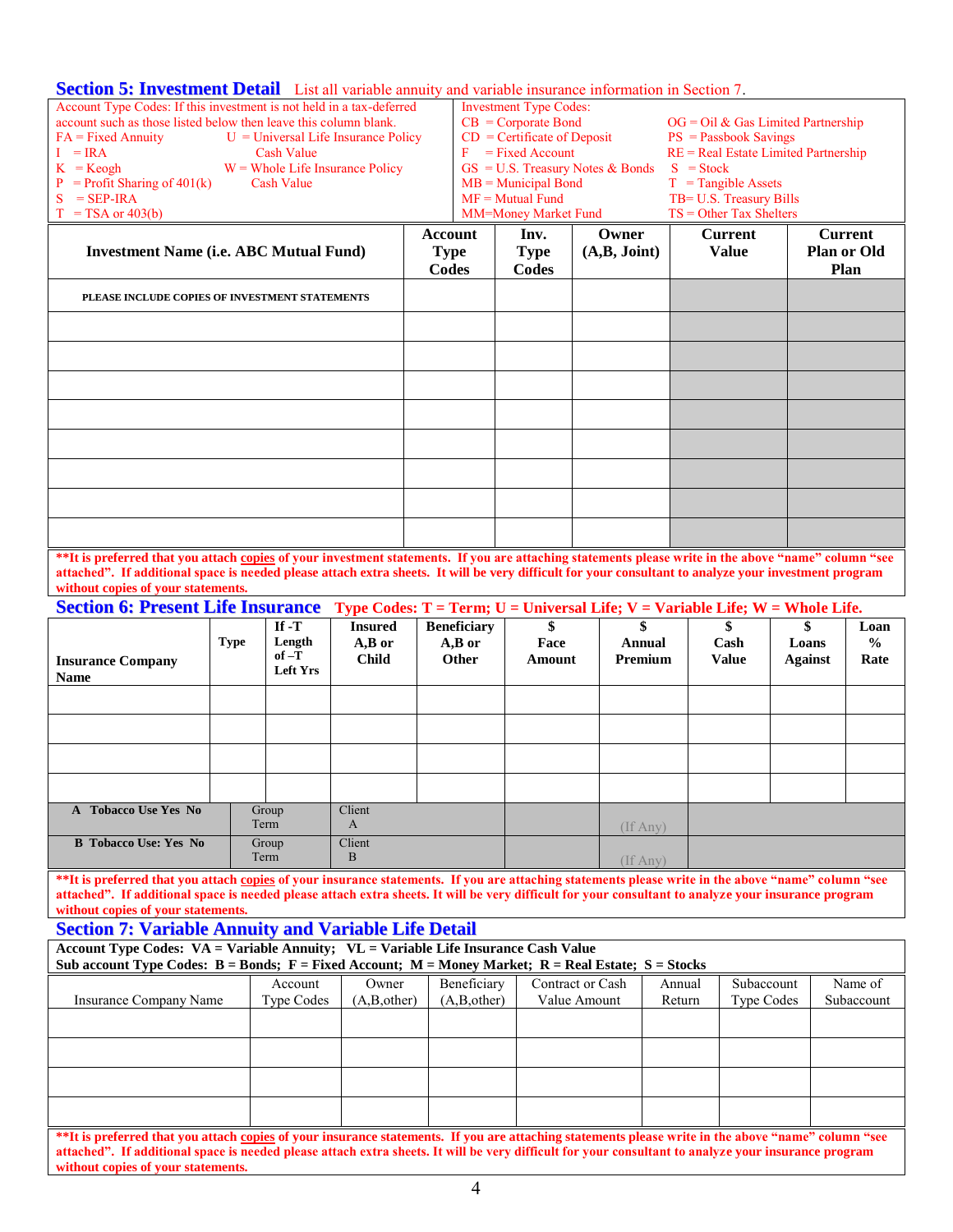#### **Section 8: Employer Monthly Benefit Pension Detail** (Your employer can help you determine this information)

| Owner                                                                                                                                                     | Monthly Benefits                                                                  | Year to Start | Year to Finish  | Rate of Increase | Death Benefit to   |  |  |  |  |
|-----------------------------------------------------------------------------------------------------------------------------------------------------------|-----------------------------------------------------------------------------------|---------------|-----------------|------------------|--------------------|--|--|--|--|
| $(A \text{ or } B)$                                                                                                                                       | Expected                                                                          | Benefits      | <b>Benefits</b> | (if any)         | Survivor (monthly) |  |  |  |  |
|                                                                                                                                                           |                                                                                   |               |                 |                  |                    |  |  |  |  |
|                                                                                                                                                           |                                                                                   |               |                 |                  |                    |  |  |  |  |
|                                                                                                                                                           |                                                                                   |               |                 |                  |                    |  |  |  |  |
|                                                                                                                                                           |                                                                                   |               |                 |                  |                    |  |  |  |  |
|                                                                                                                                                           |                                                                                   |               |                 |                  |                    |  |  |  |  |
|                                                                                                                                                           |                                                                                   |               |                 |                  |                    |  |  |  |  |
|                                                                                                                                                           |                                                                                   |               |                 |                  |                    |  |  |  |  |
|                                                                                                                                                           |                                                                                   |               |                 |                  |                    |  |  |  |  |
| If you have a lump sum payout please indicate in the "Monthly Benefits" column, the amount of the lump sum as well as the monthly benefit payment. Do not |                                                                                   |               |                 |                  |                    |  |  |  |  |
|                                                                                                                                                           | include lump sum payment in Section 5. Please include pension benefit statements. |               |                 |                  |                    |  |  |  |  |

#### **Section 9: Money Owed to You**

| Owner<br>(A,B or Joint) | Original<br>Date | Interest | Current<br>Balance | Monthly<br>Payment |
|-------------------------|------------------|----------|--------------------|--------------------|
|                         |                  |          |                    |                    |
|                         |                  |          |                    |                    |
|                         |                  |          |                    |                    |

#### **Section 10: Real Estate Portfolio Detail**

| $O = Other$ | <b>Real Estate Type Code:</b><br>$PR = Primary Residence$<br>$SR = Second Residence$<br>$R = Recreaction Property$<br>$=$ Investment Property |               | <b>Mortgage Number:</b><br><b>Credit Insurance:</b><br>$F = First$<br>$D =$ Disability Insurance<br>$L =$ Life Insurance<br>$S = Second$<br>$B = Both Disability and Life Ins$<br>$N = None$ |             |                |                |                 |
|-------------|-----------------------------------------------------------------------------------------------------------------------------------------------|---------------|----------------------------------------------------------------------------------------------------------------------------------------------------------------------------------------------|-------------|----------------|----------------|-----------------|
|             | Owner                                                                                                                                         | <b>Market</b> | Annual                                                                                                                                                                                       | <b>Term</b> | Mortgage       | <b>Monthly</b> | <b>Interest</b> |
| <b>Type</b> | A, B, or Joint                                                                                                                                | <b>Value</b>  | <b>Property Tax</b>                                                                                                                                                                          | (Years)     | <b>Balance</b> | <b>Payment</b> | Rate            |
|             |                                                                                                                                               |               |                                                                                                                                                                                              |             |                |                |                 |
|             |                                                                                                                                               |               |                                                                                                                                                                                              |             |                |                |                 |
|             |                                                                                                                                               |               |                                                                                                                                                                                              |             |                |                |                 |
|             |                                                                                                                                               |               |                                                                                                                                                                                              |             |                |                |                 |
|             |                                                                                                                                               |               |                                                                                                                                                                                              |             |                |                |                 |

**Section 11: Liabilities** Do not include real estate loans in this section. All real estate loans should be entered in Section 10.

**Credit Insurance: D = Disability; L = Life; B = Both; N = None** 

| Item or        | Original | $-$ - $ \rightarrow$ $-$<br>Original | —————————————<br>Original |                | <b>Interest</b> | <b>Current</b> |
|----------------|----------|--------------------------------------|---------------------------|----------------|-----------------|----------------|
| Co. Name       | Date     | Amount                               | Term                      | <b>Balance</b> | Rate            | Payment        |
| Auto Loan 1    |          |                                      |                           |                |                 |                |
| Auto Loan 2    |          |                                      |                           |                |                 |                |
| Auto Loan 3    |          |                                      |                           |                |                 |                |
| Credit Card    |          |                                      |                           |                |                 |                |
| Credit Card    |          |                                      |                           |                |                 |                |
| Credit Card    |          |                                      |                           |                |                 |                |
| Line of Credit |          |                                      |                           |                |                 |                |
| Student Loan   |          |                                      |                           |                |                 |                |
| Other          |          |                                      |                           |                |                 |                |
| Other          |          |                                      |                           |                |                 |                |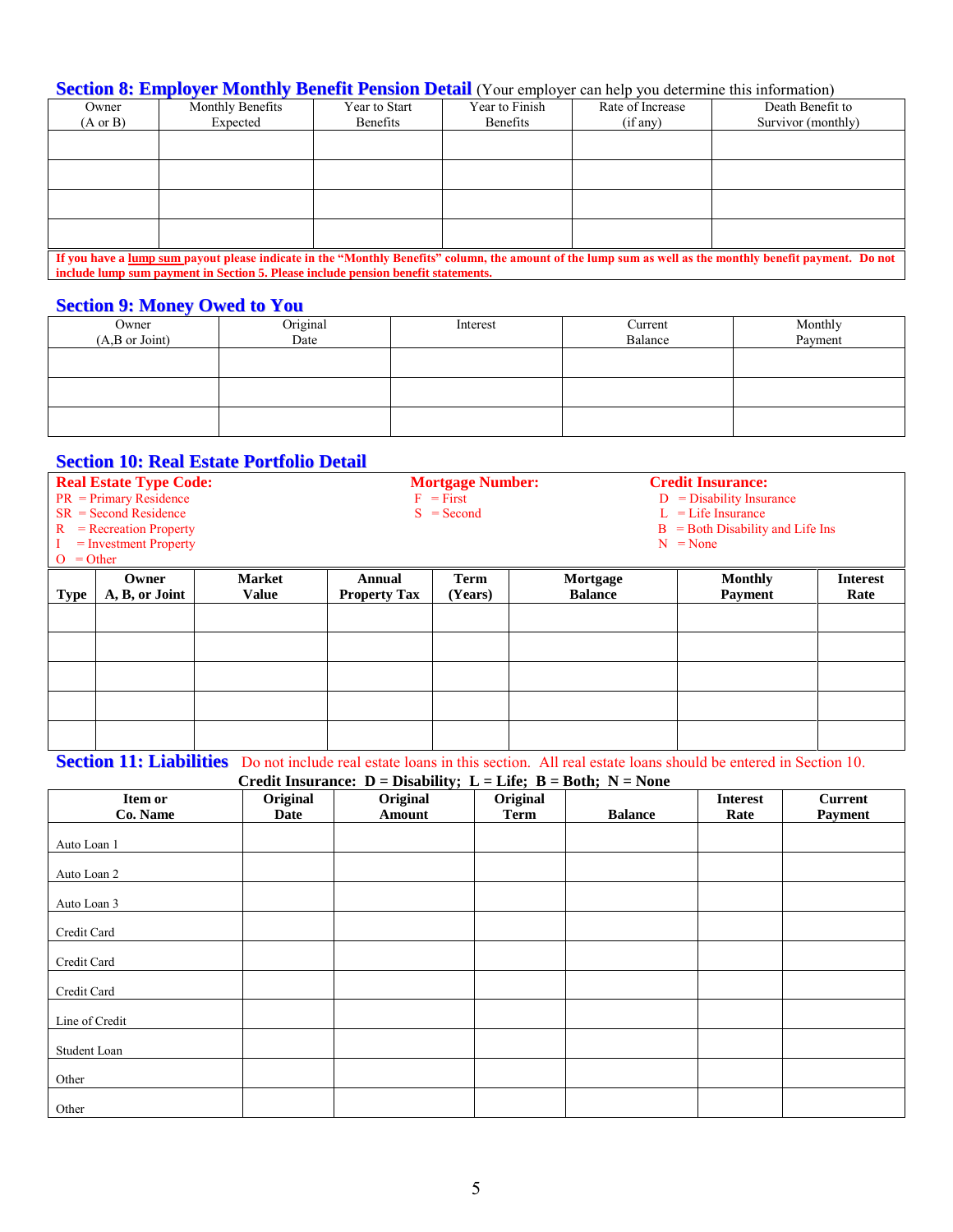#### **Section 12: Income Data Detail**

| <b>Present Income (Pretax Annual)</b>                                                                                                                                                                        | <b>Client A</b>             | <b>Client B</b>          |                                                                   |                                         | <b>Client A</b> | <b>Client B</b> |  |
|--------------------------------------------------------------------------------------------------------------------------------------------------------------------------------------------------------------|-----------------------------|--------------------------|-------------------------------------------------------------------|-----------------------------------------|-----------------|-----------------|--|
| 1. Salary/Wages and Bonus                                                                                                                                                                                    |                             |                          | 8. Rental, Royalty, or Partnership Inc.                           |                                         |                 |                 |  |
| 2. Annual Salary Increase %                                                                                                                                                                                  |                             |                          | 9. Income from Trusts                                             |                                         |                 |                 |  |
| 3. Net Income from Self-Employment                                                                                                                                                                           |                             |                          | 10. Social Security Benefits                                      |                                         |                 |                 |  |
| 4. Taxable Interest Income                                                                                                                                                                                   |                             |                          |                                                                   | 11. IRA/Keogh/Distributions/Withdrawals |                 |                 |  |
| 5. Tax-Exempt Interest Income                                                                                                                                                                                |                             |                          | 12. Pension or Annuity Income                                     |                                         |                 |                 |  |
| 6. Dividends                                                                                                                                                                                                 |                             |                          | 13. Other Income                                                  |                                         |                 |                 |  |
| 7. Capital Gains                                                                                                                                                                                             |                             |                          | <b>14. TOTAL PRESENT INCOME</b>                                   |                                         | $\mathbb{S}$    | $\mathbb{S}$    |  |
| N <sub>0</sub><br>Do you anticipate any major changes to your income in the next two years?<br>Yes<br>If yes, explain:<br><b>Section 13: Income Tax Data</b> (Please include copies of previous years taxes) |                             |                          |                                                                   |                                         |                 |                 |  |
| <b>FILING STATUS:</b> (Check One)<br>Married/Joint<br>Head of Household<br>Married/Separate<br>Single                                                                                                        |                             |                          |                                                                   |                                         |                 |                 |  |
| 1. Combined Total Present Income from Section 12, Line 14<br>S<br>6. Nontaxable Income (Social Security<br>benefits, tax-exempt interest, etc.)                                                              |                             |                          |                                                                   |                                         |                 |                 |  |
| 2. Traditional IRA Deduction                                                                                                                                                                                 | <b>Client A</b><br>\$<br>\$ | <b>Client B</b><br>Total |                                                                   | 7. Other Adjustments                    |                 |                 |  |
| 3. Keogh/SEP Deduction                                                                                                                                                                                       | <b>Client A</b><br>\$<br>\$ | <b>Client B</b><br>Total | 8. Adjusted Gross Income<br>(line 1 minus lines 2, 3, 4, 5, 6, 7) |                                         |                 |                 |  |
| 4.401k/403b Plan Contribution                                                                                                                                                                                | <b>Client A</b><br>\$<br>\$ | <b>Client B</b><br>Total | 9. Itemized or Standard Deductions                                |                                         |                 |                 |  |
| 5. Cafeteria Plan Contribution                                                                                                                                                                               | <b>Client A</b><br>\$<br>\$ | <b>Client B</b><br>Total |                                                                   | 10. Exemptions $(\#)$                   |                 | S               |  |

**FAMILY NET TAXABLE INCOME (Line 8 minus 9 & 10) \$\_\_\_\_\_\_\_\_\_\_\_\_\_\_\_\_\_\_ Tax Credits \$ \_\_\_\_\_\_\_\_\_\_\_\_\_ Year \_\_\_\_\_\_\_\_\_\_\_\_\_ TOTAL TAXES PAID LAST YEAR: Year \_\_\_\_\_\_\_\_\_\_\_ Federal \$ \_\_\_\_\_\_\_\_\_\_\_\_\_\_ State \$ \_\_\_\_\_\_\_\_\_\_\_\_\_\_ FICA \$ \_\_\_\_\_\_\_\_\_\_\_\_\_\_**

**Please include copies of previous years taxes**

#### **Section 14: Anticipated Future Income**

**Description:** B = Bonus; D = Deferred Compensation; E = Early Retirement/Severance Pay; I = Inheritance; L = Retirement Lump Sum Distribution;  $R =$  Royalty;  $S =$  Sale of Business; O = Other.

**Frequency:**  $O = One Time$ ;  $R = Recurring$ . **Period**:  $M = Monthly$ ;  $Y = Yearly$ . **Description Owner (A, B, or Both) Amount Frequency Period Starting Year Ending Year**

**Section 15: Additional Information**

**What was the reason for attending this financial planning/retirement class?**

**Are you happy with your current financial plan?**

**What would you consider to be the most important financial risk in your overall plan?**

**Are you and your spouse in good health?**

**What are your hobbies?**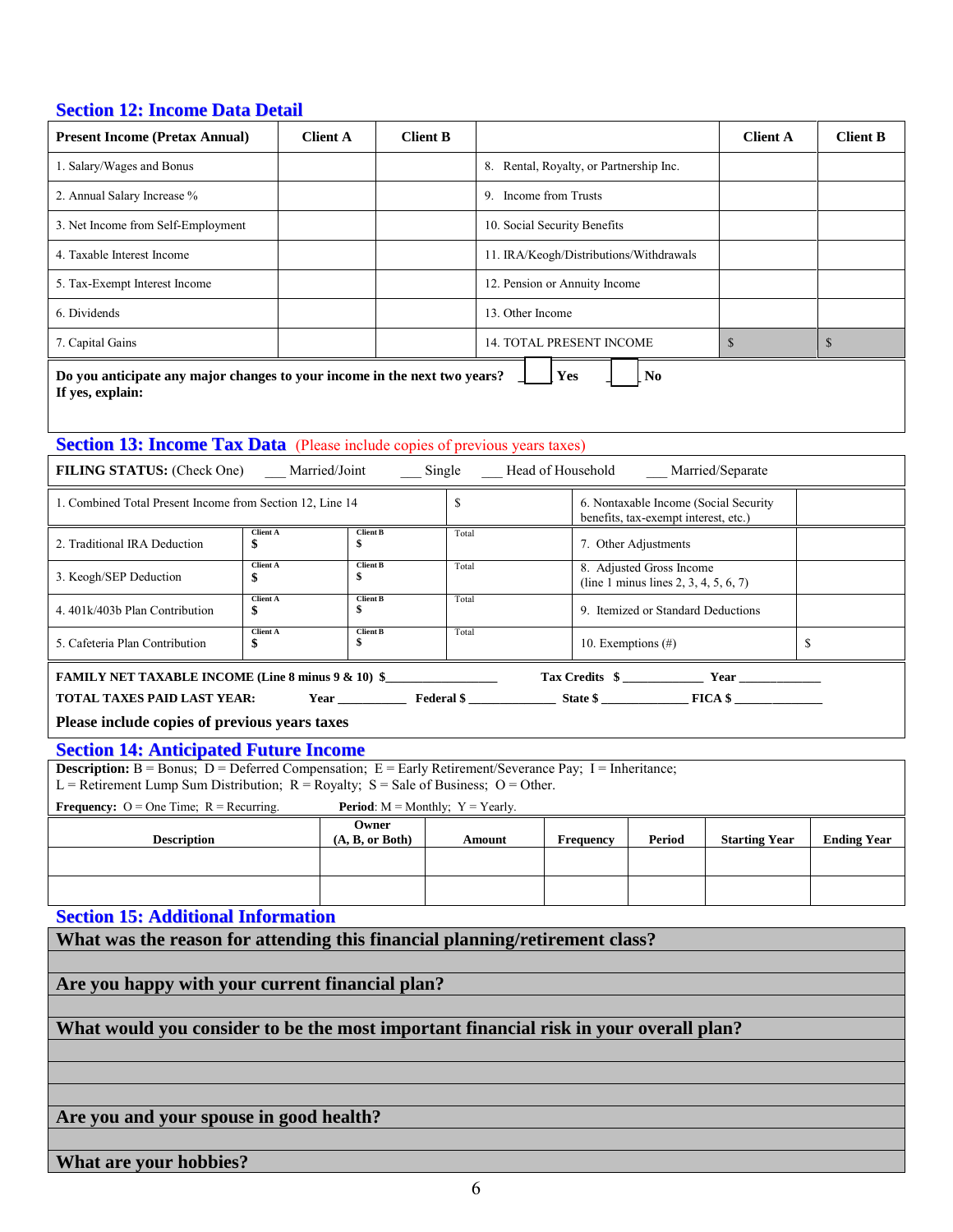#### **Section 16: Monthly Cash Flow**

| A. INVESTMENT PURPOSES ONLY                              | <b>INSURANCE</b> (continued)<br>\$ Monthly<br>$\mathbf{C}$ . |                                                                       | \$ Monthly |
|----------------------------------------------------------|--------------------------------------------------------------|-----------------------------------------------------------------------|------------|
| 1. Mutual Funds                                          |                                                              | 18. Auto Insurance                                                    |            |
| 2. Stocks, Bonds, etc.                                   |                                                              | 19. Other                                                             |            |
| 3. IRA/Keogh/403(b)                                      |                                                              | 20. Total Insurance                                                   |            |
| 4. 401(k)/Profit Sharing Plan Contribution               |                                                              | D. STANDARD OF LIVING                                                 |            |
| 5. Annuities                                             |                                                              | 21. Housing (mortgage payments or rent)                               |            |
| 6. Other                                                 |                                                              | 22. Automobile/Transportation<br>(gas, maintenance, and payments)     |            |
| 7. TOTAL SAVINGS & INVESTMENTS                           |                                                              | 23. Debt Repayment (credit cards, other loans, etc)                   |            |
| <b>B. TAXES</b>                                          |                                                              | 24. Food (home and work)                                              |            |
| 8. Federal Income Taxes                                  |                                                              | 25. Medical/Dental (uninsured or not paid by insurance                |            |
| 9. State Income Taxes                                    |                                                              | 26. Entertainment/Recreation/Vacation                                 |            |
| 10. FICA - Social Security                               |                                                              | 27. Education                                                         |            |
| 11. Property Taxes                                       |                                                              | 28. Charity, Gifts                                                    |            |
| 12. Other<br><u> 1970 - Johann Barnett, fransk konge</u> |                                                              | 29. Clothing                                                          |            |
| <b>13. TOTAL TAXES</b>                                   |                                                              | 30. Home Maintenance/Furnishings                                      |            |
| C. INSURANCE                                             |                                                              | 31. Utilities & Misc. Costs<br>(Phone, dry cleaning, newspaper, etc.) |            |
| 14. Life Insurance                                       |                                                              | 32. Un-reimbursed Employee Business Expenses                          |            |
| 15. Disability Insurance                                 |                                                              | 33. Other                                                             |            |
| 16. Health/Dental Insurance                              |                                                              | 34. TOTAL STANDARD OF LIVING                                          |            |
| 17. Homeowner's/Renter's Insurance                       |                                                              | <b>35. TOTAL MONTHLY BUDGET</b>                                       |            |

#### **Section 17: Other Insurance**

| <b>Existing Coverage</b>                        | <b>Insurance Company</b><br><b>Name</b> | Monthly<br><b>Benefits</b> | % Increase<br>If Any | <b>Waiting</b><br>Period | Max. Benefit<br>Period | Annual<br>Premium |
|-------------------------------------------------|-----------------------------------------|----------------------------|----------------------|--------------------------|------------------------|-------------------|
| Disability Insurance Through Employer, Client A |                                         |                            |                      |                          |                        |                   |
| Disability Insurance Through Employer, Client B |                                         |                            |                      |                          |                        |                   |
| Personal Disability Insurance, Client A         |                                         |                            |                      |                          |                        |                   |
| Personal Disability Insurance, Client B         |                                         |                            |                      |                          |                        |                   |
| Long-Term Care Insurance, Client A              |                                         |                            |                      |                          |                        |                   |
| Long-Term Care Insurance, Client B              |                                         |                            |                      |                          |                        |                   |

#### **Section 18: Additional Information:**